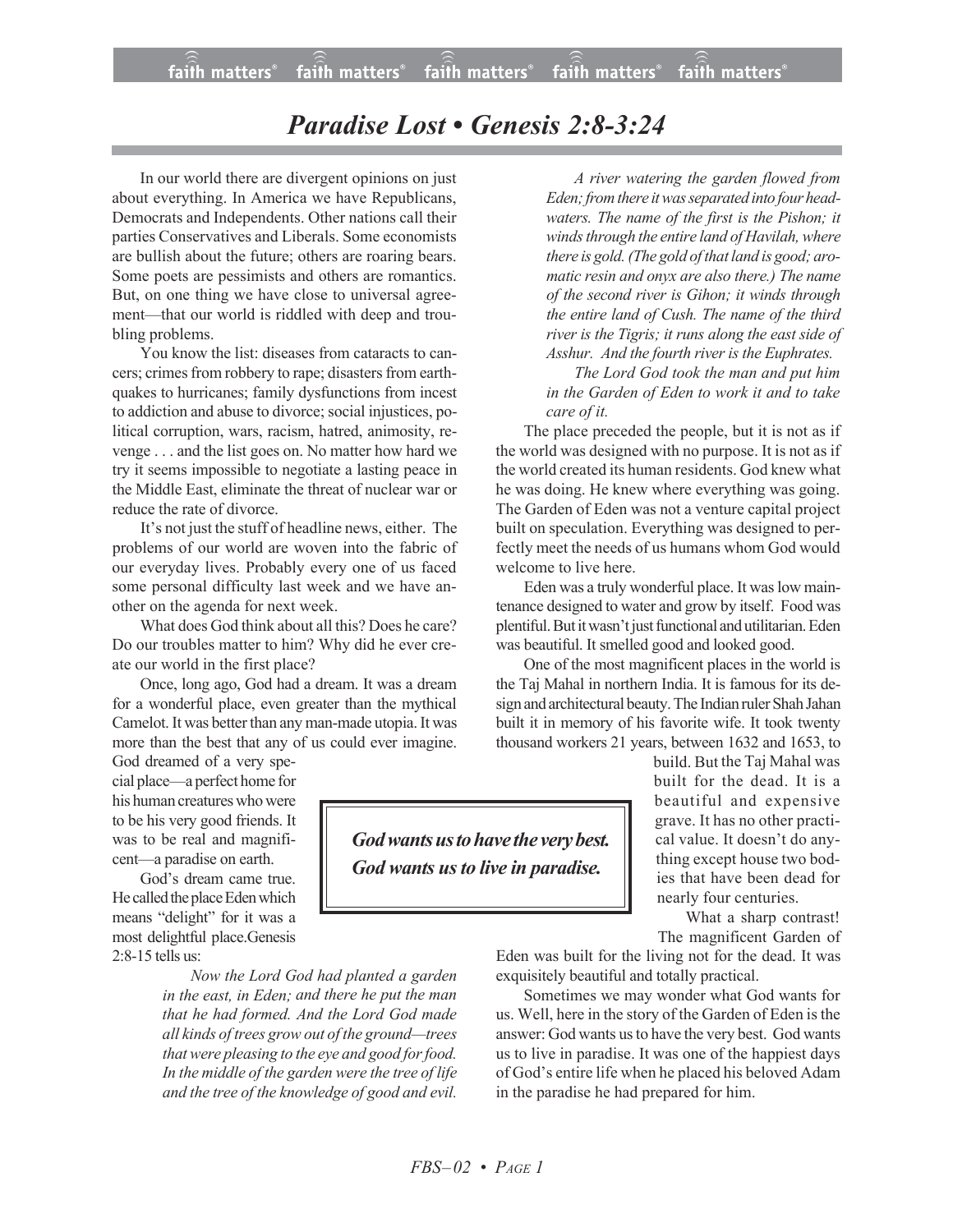## faith matters® faith matters® faith matters® faith matters® faith matters® ))) ))) ))) ))) )))

But paradise can never be just about things. The richest person in the world may be able to buy a huge house with every convenience and luxury but still be a lonely, miserable person. Places without people aren't much fun and ultimately are not satisfying. Never think that anyone can ever be happy without others. Paradise is really more about relationships than it is about location. Adam was the richest man in the world. He lived in paradise. But it was not enough. In Genesis 2:18-25 we read:

> *The Lord God said, "It is not good for the man to be alone. I will make a helper suitable for him."*

> *Now the Lord God had formed out of the ground all the beasts of the field and all the birds of the air. He brought them to the man to see what he would name them; and whatever the man called each living creature, that was its name.So the man gave names to all the livestock, the birds of the air and all the beasts of the field.*

*But for Adam no suitable helper was found. So the Lord God caused the man to fall into a deep sleep; and while he was sleeping, he took one of the man's ribs and closed up the place with flesh. Then the Lord God made a woman from the rib he had taken out of the man, and he brought her to the man.*

*The man said,*

*"This is now bone of my bones and flesh of my flesh; she shall be called 'woman,' for she was taken out of man."*

*For this reason a man will leave his father and mother and be united to his wife, and they will become one flesh.*

*The man and his wife were both naked, and they felt no shame.*

The symbolism and significance of this ancient story is powerful. God formed the woman from Adam's side, not from his foot or his head. Companionship and equality between male and female existed from the very beginning. They had a relationship that was exclusive—one man and one woman. God did not create them for polygamy or homosexuality. Their relationship was primary. It was more important than parents or anyone else. In future generations when there would be parents, as important as that relationship is, it would never have the priority that the relationship of a husband wife would have to each other. A literal translation of the words that the man will be "*united to his wife*" means that he will "stick to his wife." God intended a lifelong unity in marriage.

The paradise of relationship was more than that of soul mates in the man and the woman. It was also a paradise of relationship with God. God himself came to Eden where he walked and talked with Adam and Eve. After all, they were created in God's likeness. They were meant to be friends. It was beautiful. It was comfortable. It was perfect. There was love and friendship and satisfaction and spirituality. They had the best of the very best. But it wasn't good enough for them. They wanted more. When we turn the page to Genesis 3 we read the greatest tragedy of human literature:

> *Now the serpent was more crafty than any of the wild animals the Lord God had made. He said to the woman,"Did God really say,'You must not eat from any tree in the garden'?*

> *The woman said to the serpent,"We may eat fruit from the trees in the garden, but God did say,'You must not eat fruit from the tree that is in the middle of the garden, and you must not touch it, or you will die.' "*

> *"You will not surely die," the serpent said to the woman. "For God knows that when you eat of it your eyes will be opened, and you will be like God, knowing good and evil."*

They were tempted. It is quite amazing. It gives a deep insight into our own tendency to be discontent. Even in paradise there can be a sense of "never enough". Even when God gives us more than we could ever need we are still dissatisfied. Even when it means putting everything good at risk we are prone to listen to another offer.

The serpent in this story was deceitfully clever. He made it seem like God was super strict by overemphasizing the one restriction God had given and excluding all the plenty that had been offered to Adam and Eve. God gave them a forest and forbid one tree but it sounds as if God had made excessive and unreasonable rules.

God's goodness was questioned. The serpent spoke as if God's primary goal was to withhold the very best when the truth is that God wanted to protect them from the very worst.

And God's word was challenged. God said they would die if they ate the fruit of that one tree. The serpent said that God was wrong, that they would not die.

The serpent offered sophistication and spiritual success by telling them they would be better than they were, that they would be just like God.

Adam and Eve had to decide whom they were going to believe. They were tempted to believe that the serpent was right and that God was wrong. They were tempted to put paradise on the gambling table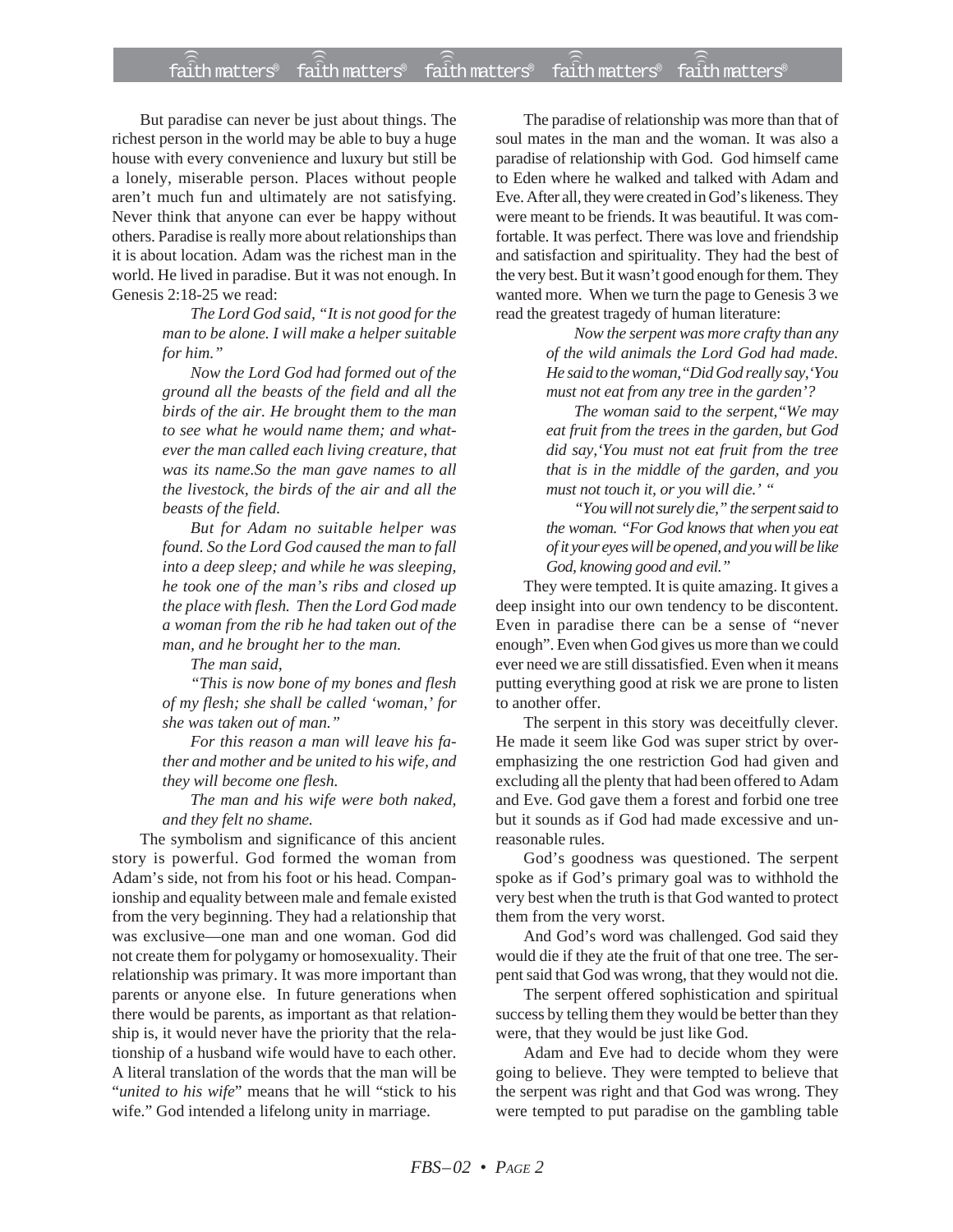and risk their lives that the serpent and they were smarter than God.

The truth is that this is a temptation that is still repeated every day. God has given us good gifts. Are we willing to risk everything believing that we can disregard and deny God and get a better deal from someone else?

In this story temptation gave way to outright rebellion. There was a mutiny in paradise. Genesis 3:6-13 tells us:

> *When the woman saw that the fruit of the tree was good for food and pleasing to the eye, and also desirable for gaining wisdom, she took some and ate it. She also gave some to her husband, who was with her, and he ate it. Then the eyes of both of them were opened, and they realized they were naked, so they sewed fig leaves together and made coverings for themselves.*

> *Then the man and his wife heard the sound of the Lord God as he was walking in the garden in the cool of the day, and they hid from the Lord God among the trees of the garden. But the Lord God called to the man, "Where are you?"*

*He answered, "I heard you in the garden, and I was afraid because I was naked; so I hid."*

*And he said, "Who told you that you that you*

*were naked? Have you eaten from the tree that I commanded you not to eat from?"*

*The man said, "The woman you put here with me—she gave me some fruit from the tree, and I ate it."*

*Then the Lord God said to the woman, "What is this you have done?"*

It sounded good. It looked good. It seemed like such a good idea at the time. She just didn't think it through. She ignored all the long term consequences. She just did it.

I suspect that the moment she did it she realized it was a terrible mistake. She knew the serpent's promises did not come true. She was not smarter or better or just like God. She knew she had forever given up something wonderful and now it was too late for her to go back. So she invited her husband to join with her in this rebellion—and he quickly and deliberately agreed.

For them everything looked different. They saw life in a way that was worse, not better. What was beautiful had been touched by shame. What was wonderful was now polluted. And they did something that is typically human.They each found someone else to blame.

God did not question them to get information. God already knew exactly what they had done. God questioned them to elicit a confession that never really came. Instead of taking responsibility for their own behavior, Adam pointed to Eve and Eve pointed to the serpent. They didn't realize, or were unwilling to acknowledge, that God holds each person accountable for his or her behavior regardless of what others say and do.

It really was a great tragedy. Here God had designed them to help each other. That was the whole purpose. God wanted them to make each other better and stronger, but they did just the opposite. They hurt each other. Instead of bringing each other closer to God they rebelled against God together. They sinned together. They deeply hurt each other when they could have helped each other.

It still happens today. Marriages and other friendships are made by God for good and turned by people into something bad. Instead of helping, we hurt. In-

stead of blessing, we curse.

What the story is about simply is sin. Sin is ignoring what God says and doing what we want. It grows out of the gross misconception that we are smarter than God. The Bible is loaded with God's advice. Most often we have a

clear idea of what God wants us to do and not do, yet too often we think we know better. That is sin. And sin against God always leads to consequences from God.

In Genesis 3:14-24 we read:

*So the Lord God said to the serpent, "Because you have done this, "Cursed are you above all the livestock and all the wild animals! You will crawl on your belly and you will eat dust all the days of your life. And I will put enmity between you and the woman, and between your offspring and hers; he will crush your head, and you will strike his heel."*

*To the woman he said, "I will greatly increase your pains in childbearing; with pain you will give birth to children. Your desire will be for your husband, and he will rule over you."*

*To Adam he said, "Because you listened to your wife and ate from the tree about which I commanded you, 'You must not eat of it,"*

 *God holds each person accountable for his or her behavior regardless of what others say and do.*